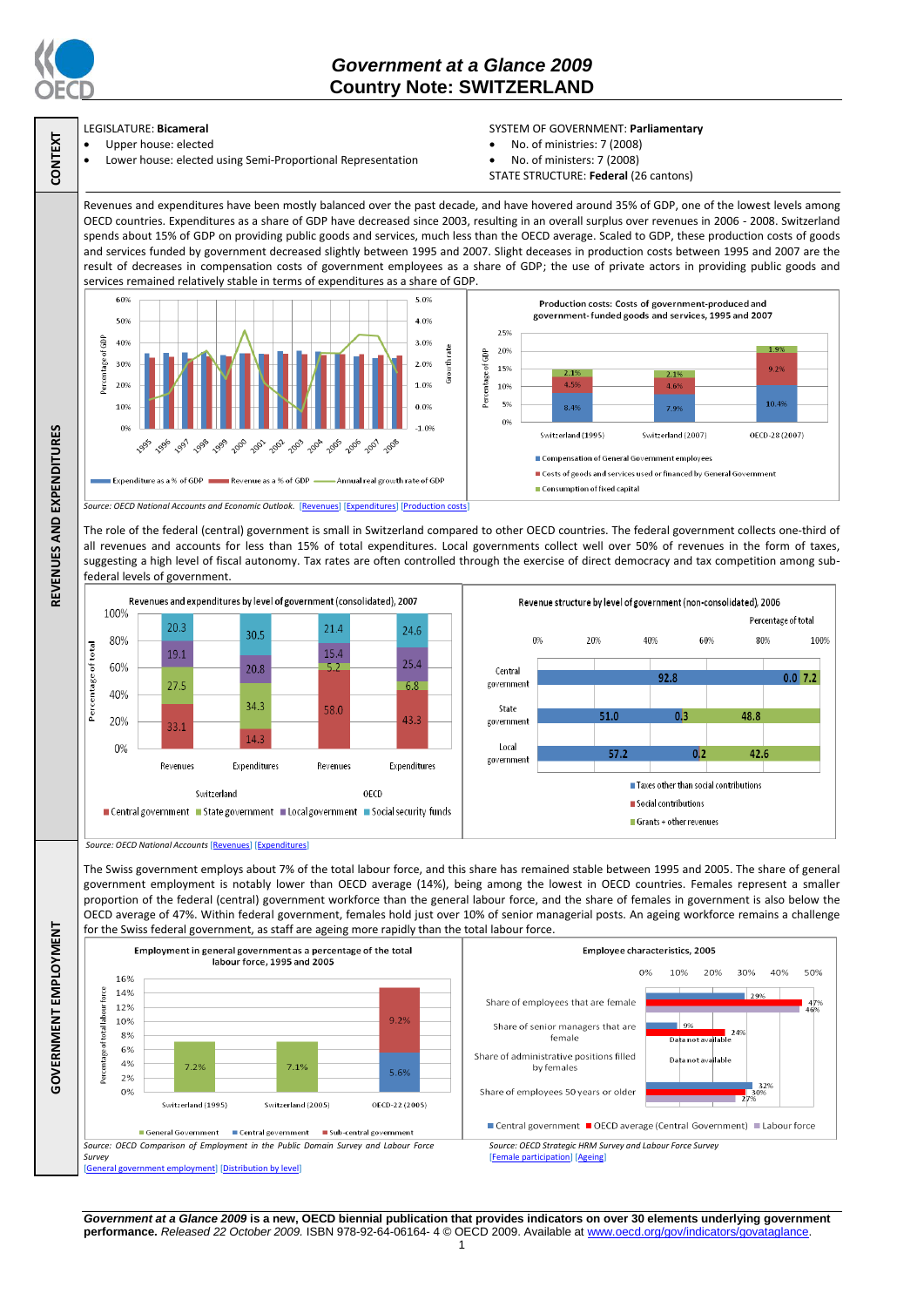





In the Swiss federal government, the extent of delegation of HRM responsibilities to line ministries is close to the OECD average. Recruitment to the civil service is relatively open, with many positions available to both internal and external candidates. Performance-related pay is used extensively, to a larger extent than in many other OECD countries. Switzerland does not have a formal group of senior civil servants that are managed separately. *Source: OECD Strategic HRM Survey* 

[\[Delegation\]](http://dx.doi.org/10.1787/723663744332) [\[Recruitment\]](http://dx.doi.org/10.1787/723668744361) [\[Performance management\]](http://dx.doi.org/10.1787/723750171710)

The Swiss federal government budget consists largely of transfers to cantonal and local governments. Switzerland produces medium-term expenditure estimates at an aggregate level that cover a period of 4 years and are updated annually, but does not use ceilings. Performance measures and evaluations are generally not used in the budget process and are used only in a limited way in programme management. Only a limited number of government agencies (23 out of 70) are managed by a performance mandate and have a high level of flexibility. These are mainly agencies producing measurable services. Agencies with strong participation in policy preparation and formulation do not get this status. It is typically the line department that generates performance measures and conduct evaluations. *Source: OECD International Budget Practices and Procedures Database.*

[\[Medium-term\]](http://dx.doi.org/10.1787/723856770865) [\[Performance budgeting\]](http://dx.doi.org/10.1787/723863437686) [\[Executive flexibility\]](http://dx.doi.org/10.1787/723876713213) OECD Journal on Budgeting: www.oecd.org/gov/budget/jour

The Swiss federal government is relatively small, with only 7 ministries, and in general decision makers are not required to disclose potential conflicts of interest which stands in contrast to many OECD countries. Members of Parliament are not "professional" politicians, but rather assume their parliamentary duties in addition to their regular occupations. As such, legislators must disclose outside positions. However, members of the Executive branch are prohibited from holding jobs outside of government. *Source: OECD Survey on Integrity*

[\[Disclosures\]](http://dx.doi.org/10.1787/724123642681)

Overall, Switzerland exhibits a high-degree of e-government readiness driven by a well-educated population and a well-developed communications infrastructure. The Swiss e-government strategy was officially launched in November 2007 and sets common objectives for the central, state and local governments. *Source: United Nations E-Government Readiness Knowledge Base, Eurostat.*

[\[Readiness\]](http://dx.doi.org/10.1787/724248078408) [\[Uptake\]](http://dx.doi.org/10.1787/724264662272)<br>[OFCD F-Governmen]

nt Publications<sup>1</sup>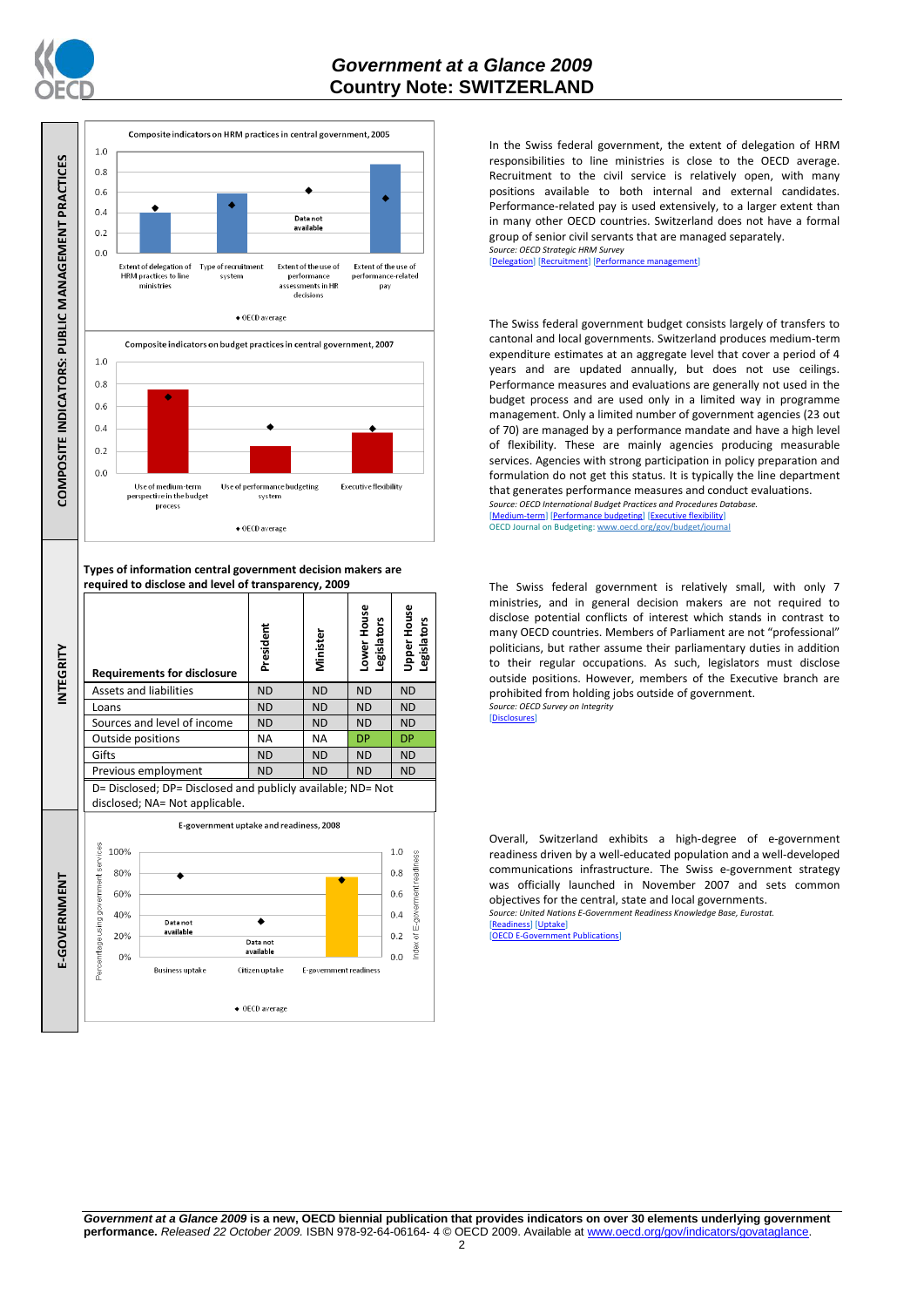

REGULATORY MANAGEMENT **REGULATORY MANAGEMENT**

| by central governments                                              |        |                      |
|---------------------------------------------------------------------|--------|----------------------|
|                                                                     | 2005   | 2008                 |
| Quality reviewed by body<br>external to Ministry preparing<br>rules | Yes    | Yes                  |
| Required for draft primary laws                                     | Always | Always               |
| Required for draft subordinate<br>regulations                       | Always | Always               |
| Required to quantify costs                                          | No     | In selected<br>cases |
| Required to quantify benefits                                       | No     | In selected<br>cases |
| Required to publicly release<br>results                             | No     | In selected<br>cases |

**Requirements for Regulatory Impact Analysis (RIA) processes used** 

**Extent of programs for reducing administrative burdens at the central level of government**

|                               | 1998 | 2005 | 2008 |
|-------------------------------|------|------|------|
| Explicit programme exists     | Yes  | Yes  | Yes  |
| Includes quantitative targets | No   | No   | No   |

The 2005 and 2008 surveys of Indicators of Systems of Regulatory Management examined the extent of governance practices designed to improve the quality of regulation in OECD countries. Among the most important practices are: the use of regulatory impact analysis (RIA) to assess the cost and benefits of new regulation and the institutional oversight of the quality of regulations; and the design of programs to reduce the costs of administrative activities on business and citizens.

Between 2005 and 2008, Switzerland took steps to increase the comprehensiveness of its RIA system. Since 2007, an in-depth analysis has been conducted for selected regulatory projects (3-5 every year). The analysis attempts to quantify as many potential impacts as possible. The results are published, with intermediate results being used in consultation documents. Since the 1990s, the reduction of administrative burdens has been a core element of the economic strategy to revitalise the Swiss economy. Switzerland reports that recent reforms in specific sectors saved several hundred million Swiss Francs. For instance, Switzerland estimates saving about 50 million Swiss Francs by reducing burdens in the area of worker safety.

*Source: OECD Survey on Regulatory Management.*

[\[RIA\]](http://dx.doi.org/10.1787/724045144354) [\[Administrative simplification\]](http://dx.doi.org/10.1787/724058851054) Regulatory Management Indicators[: www.oecd.org/regreform/indicators](http://www.oecd.org/regreform/indicators)

EU 15 reviews on Regulatory Reform[: www.oecd.org/gov/regref/eu15](http://www.oecd.org/gov/regref/eu15)<br>Background reports on Regulatory Reform[: www.oecd.org/regreform/backgroundreports](http://www.oecd.org/regreform/backgroundreports)